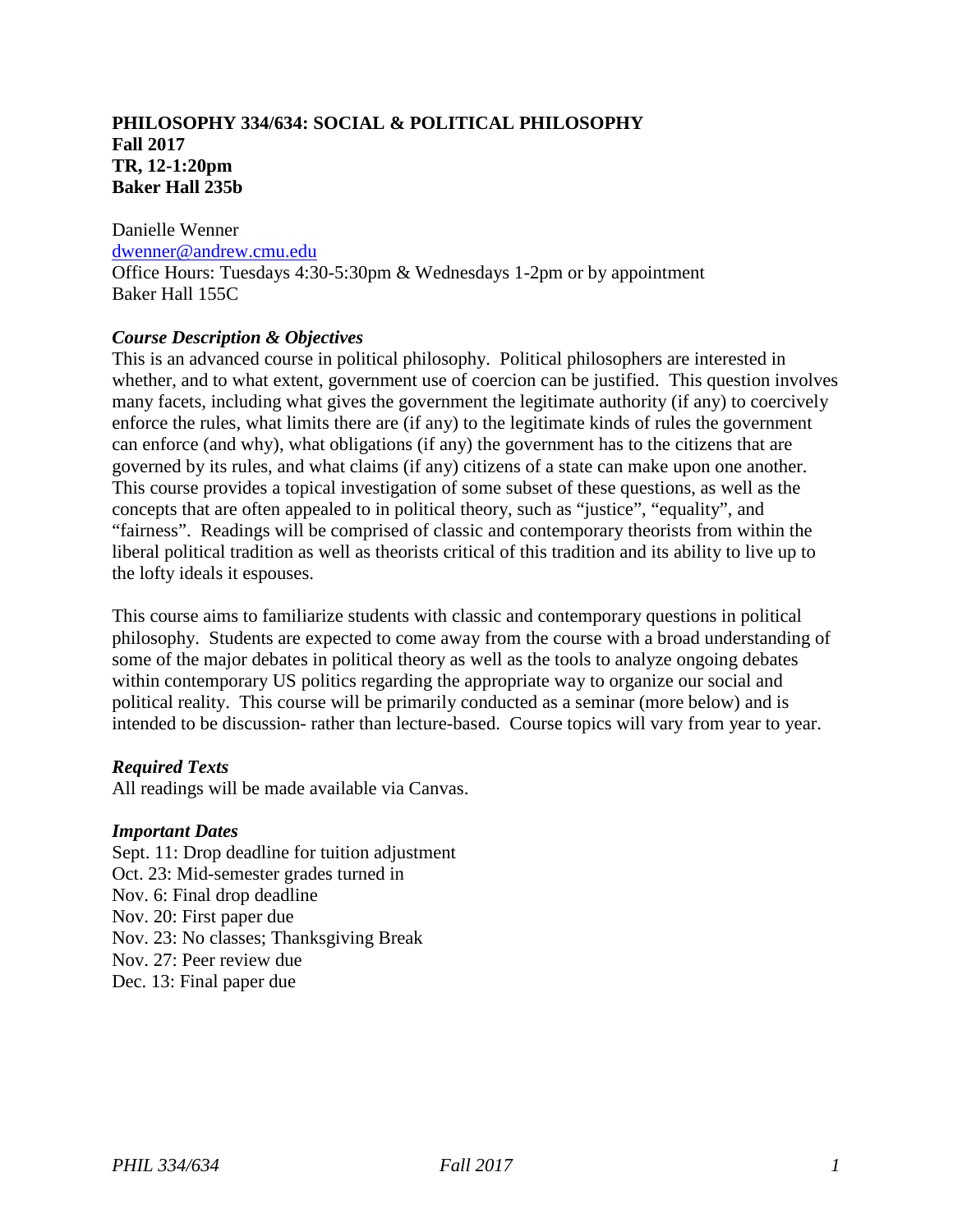## *Course Requirements*

*The learning curve for reading and writing philosophical materials is steep, and early feedback will be important to you in improving your work. Homework assignments are structured to improve students' reading habits, analytical skills, and writing.*

Homework and Short Response Pieces – 25%

*Beginning the second week of classes, students will have a minimum of one homework assignment due each week. Assignment specifics will always be announced in class, and when relevant specifics posted to Canvas. Students are responsible for knowing what the assignment is each week. Some assignments will be built on or involve in-class activities. Students who miss a day of class with which a writing assignment is associated will not receive full credit for the assignment.*

First Term Paper – 25%

*Each student will write a term paper of approximately 3000 words critically engaging with a topic relevant to the course. The term paper may be a more fully developed version of a short response piece, or an independent work. All term paper topics must be approved by me in advance. Further details about the term paper will be provided in class. Your first term paper is due no later than 12pm (noon) on Monday, November 20th.*

# Peer Review – 10%

*Each student will be required to write a critical review and response to another student's first term paper. These reviews should critically but charitably discuss the paper under review, raise questions of interpretation, present worries and objections, and provide alternative possibilities. The goal of the peer review is to provide constructive criticism which will help the recipient to consider new objections and improve his or her work. Peer reviews are due no later than 12pm (noon) on Monday, November 27th.*

## Second Term Paper – 30%

*Graded term papers with comments from both me and your peer reviewer will be returned to you by Monday, December 4<sup>th</sup>. Students will re-write their term papers in* light of the comments received. Final papers are due no later than *10pm on Wednesday*, *December 13th.*

## Attendance & Class Participation – 10%

*10% of your grade consists of participation in in-class discussions of the readings and regular class attendance. You should attend each class ready to engage in discussion and critical assessment of the readings. See below for more details.*

*Students taking this course for graduate credit should see me to discuss course requirements.*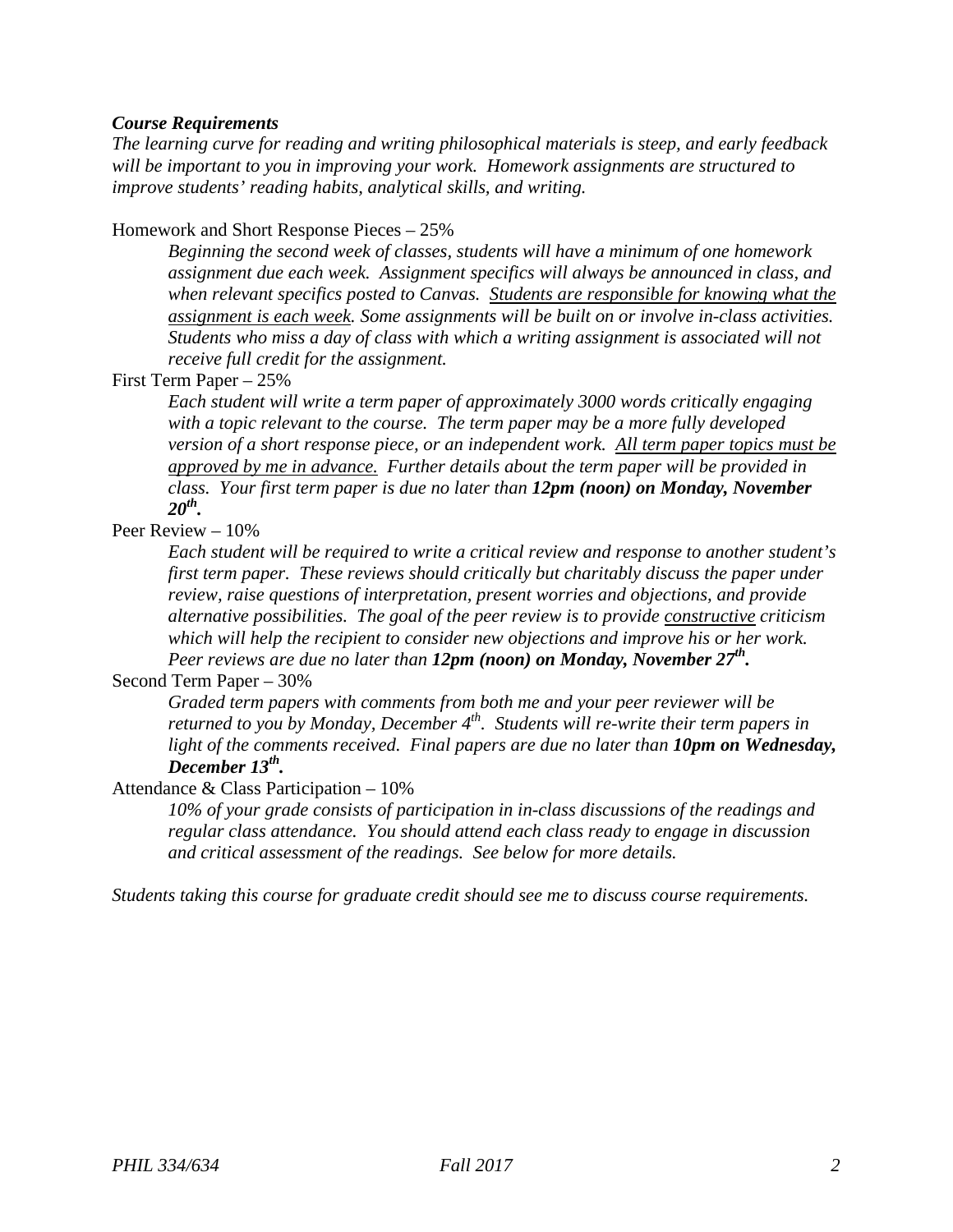# *Class Policies*

## Late Assignments

It is the responsibility of the student to have all assignments submitted no later than the assigned deadline, and all readings completed before the beginning of each class meeting. All late assignments will be penalized half a letter grade (5 points) for every day or portion of a day that they are late. **Writing assignments submitted more than 3 calendar days late will receive a 0. Papers submitted more than 7 calendar days late will receive a 0.** Requests for reasonable accommodation due to legitimate conflicts must be made in advance.

#### Attendance

Attendance is not taken, but a pattern of missed classes will be noticed and will impact your attendance and class participation grade. Missing a significant number of class meetings is also likely to impact your grade through your performance on class assignments. Students who miss class are responsible for discovering on their own or from classmates any material missed or changes to class assignments. **Emails requests from students asking what they missed during unexcused absences will be ignored.**

#### Participation

Philosophical inquiry is a joint endeavor, and the quality of the course will depend crucially on your thoughtful, considerate engagement with the readings and with each other. We will be discussing controversial topics about which many of you will have strong feelings. However our purpose in this class is to **move past feelings and opinions**, and to evaluate and provide **reasoned arguments** for and against various positions on these issues. **Disrespectful comments towards other students will not be tolerated.** Students should come to class having closely read and thought about all assigned materials. This requires, at a minimum:

- Determining the key point the author is trying to establish or criticize;
- Understanding why the author considers it to be important;
- Identifying the reasons the author gives in support of the conclusion; and
- Considering whether those reasons both (a) are true or correct, and (b) actually support the author's conclusion.

Students are encouraged to take notes while reading, and to come to class with questions about and criticisms of the readings.

#### **Communication**

Students are not always familiar with the norms governing professional correspondence. Please use the following resource to inform your understanding of what is expected from communications in a professional environment: [https://medium.com/@lportwoodstacer/how-to](https://medium.com/@lportwoodstacer/how-to-email-your-professor-without-being-annoying-af-cf64ae0e4087#.gyje2zezg)[email-your-professor-without-being-annoying-af-cf64ae0e4087#.gyje2zezg.](https://medium.com/@lportwoodstacer/how-to-email-your-professor-without-being-annoying-af-cf64ae0e4087#.gyje2zezg) **Please note that I do not read or respond to student emails outside of normal business hours (i.e. if you email me in the evening, you will not receive a response until the next weekday morning).**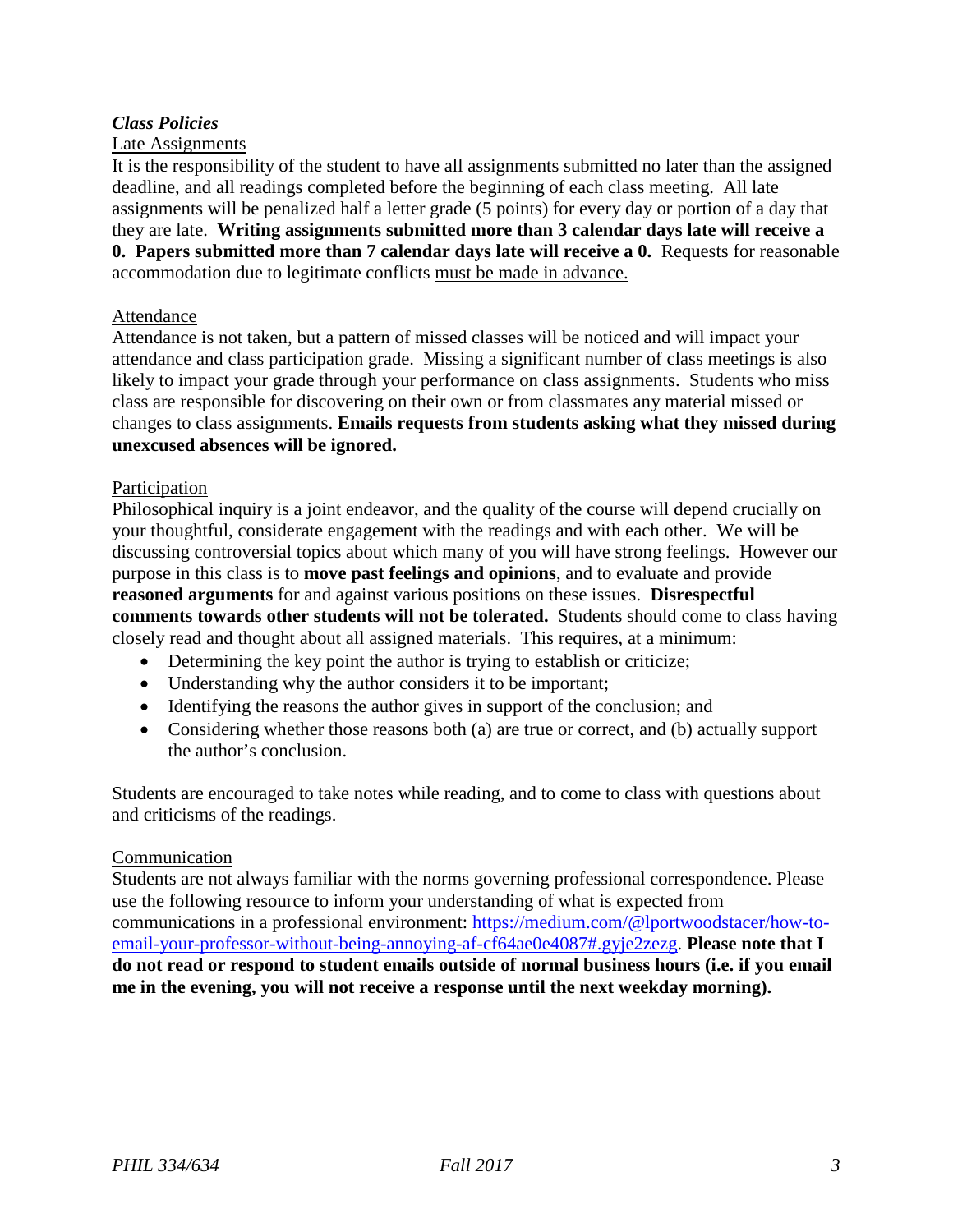#### Grading Grades are assigned on the following scale:

| $\mathsf{A}$ | 90-100  | Ð   | 60-69.9  |
|--------------|---------|-----|----------|
| B            | 80-89.9 | R/F | $0-59.9$ |
| C            | 70-79.9 |     |          |

While I recognize that grade inflation has generated the expectation that a "B" should be fairly easy to achieve, and an "A" not too hard, it is not the case that instructors are obligated to inflate grades. I also recognize that receiving a lower grade than one has come to expect can be traumatic. However, in this class grades mean what they are intended to mean. A "C" represents a satisfactory or average performance, and is nothing to be ashamed of. A "B" is a good performance, and something to be proud of. An "A" indicates outstanding or truly exemplary work. There is a steep learning curve to reading and writing philosophy effectively, which should provide you with strong incentives to work hard at the beginning of the semester and receive the kind of feedback you will need to excel in your paper assignments.

# Academic Integrity & Plagiarism

Plagiarism refers to the use of any ideas or words from another person or source without appropriate citation. All sources used for course assignments should be appropriately cited, including information found on the internet, in course readings, or from class discussions. If you are unsure about whether or not to cite something, err on the side of caution. I have a zerotolerance policy for cheating: **Any student found to have plagiarized on any assignment will receive a failing grade for the assignment, and at my discretion, for the entire course.** Additionally, all available institutional penalties will be sought.

## Technology in the Classroom

I and your classmates put a great deal of time and effort into preparing for an interesting class discussion, and you are expected to do the same. When entering the classroom, please place your phone on "silent" and put it away for the duration of our meeting. If there is an urgent need to keep your phone on during a particular class period, please inform me at the beginning of class, sit where you can leave the room without distracting others, and keep your phone on vibrate. Students are permitted but strongly discouraged from using laptops during class. While typing is faster than writing for many of us, using a computer during discussion significantly distracts from what is going on and leads to disengagement from those around you. While some users can successfully use a computer without multitasking, most cannot – it is hard not to take a down moment to check your email or look at your calendar. But studies have shown that this kind of multitasking during class not only causes the computer user's learning to suffer, but also that of the students sitting nearby who can see the screen.<sup>[1](#page-0-0)</sup> Moreover, recent research has shown that students take better notes, and learn more, when they take notes via longhand instead of on a computer.<sup>[2](#page-3-0)</sup>

Sana, F., T. Weston and N. J. Cepeda (2013). "Laptop multitasking hinders classroom learning for both users and nearby peers." Computers & Education **62**: 24-31.<br><sup>2</sup> Mueller, P. A. and D. M. Oppenheimer (2014). "The Pen is Mightier Than the Keyboard: Advantages of Longhand over Laptop

<span id="page-3-0"></span>Note Taking." Psychological Science **25**: 1159-1168.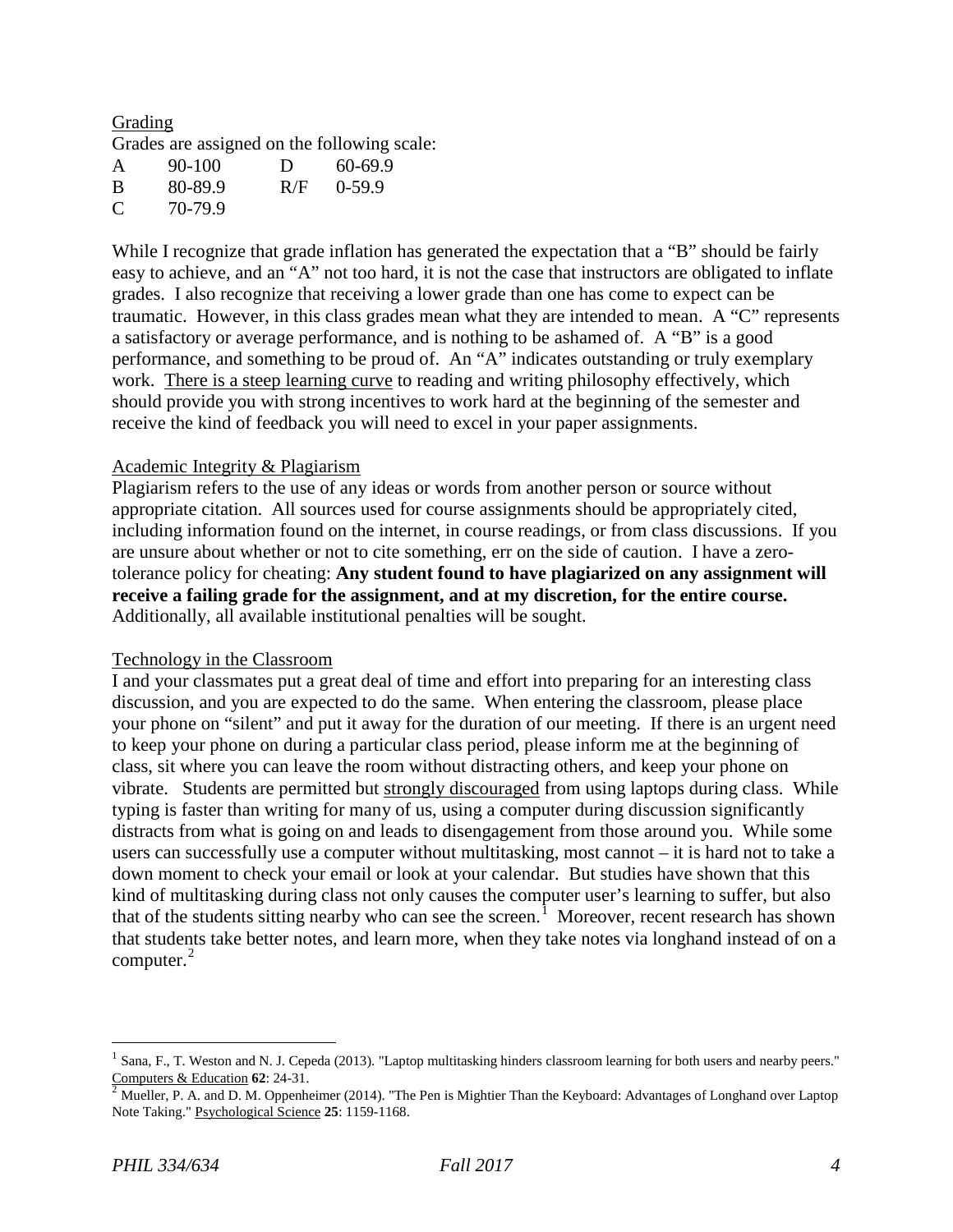Videotaping and Audio Recording

Videotaping and audio recording are prohibited without the express written permission of the instructor.

*If you have a disability and have an accommodations letter from the Disability Resources office, I encourage you to discuss your accommodations and needs with me as early in the semester as possible. I will work with you to ensure that accommodations are provided as appropriate. If you suspect that you may have a disability and would benefit from accommodations but are not yet registered with the Office of Disability Resources, I encourage you to contact them at [access@andrew.cmu.edu.](mailto:access@andrew.cmu.edu)*

*Take care of yourself. Do your best to maintain a healthy lifestyle this semester by eating well, exercising, avoiding drugs and alcohol, getting enough sleep, and taking some time to relax. Also: make use of the resources available to you to manage the stresses and anxieties that we all experience sometimes. An important part of maturing is learning how and when to ask for help. Asking for help sooner rather than later can in many cases help to avert more serious crises. If you or anyone you know is experiencing anxiety or depression, I encourage you to seek support. You can contact Counseling and Psychological Services (CaPS) at [412-268-2922](tel:(412)%20268-2922) or visit their website at [http://www.cmu.edu/counseling/.](http://www.cmu.edu/counseling/) Consider reaching out to a friend, faculty or family member you trust for help getting connected to the support that can help.*

## **Outline of Topics & Tentative Schedule of Readings**

*(All dates and readings are subject to change. You will always be informed of what to read for the next class at the end of the previous meeting.)*

## *Aug. 29: Course introduction and overview*

Please read before class: Peggy McIntosh. (1989). "White Privilege: Unpacking the Invisible Knapsack." Peace and Freedom Magazine **1989**(July/August): 10-12.

# **Part I: White Ignorance & Epistemic Injustice**

# *Aug. 31: White Ignorance*

Charles Mills. (2007). White Ignorance. Race and Epistemologies of Ignorance. S. Sullivan and N. Tuana. Albany, State University of New York Press**:** 13-38.

## *Sept. 5: Maintaining & Managing Ignorance*

Elizabeth V. Spelman. (2007). Managing Ignorance. Race and Epistemologies of Ignorance. S. Sullivan and N. Tuana. Albany, State University of New York Press**:** 119-131.

# *Sept. 7: Epistemic Virtues & Vices*

José Medina. (2013). "Active Ignorance, Epistemic Others, and Epistemic Friction." *The Epistemology of Resistance.* Oxford, Oxford University Press, ch. 1.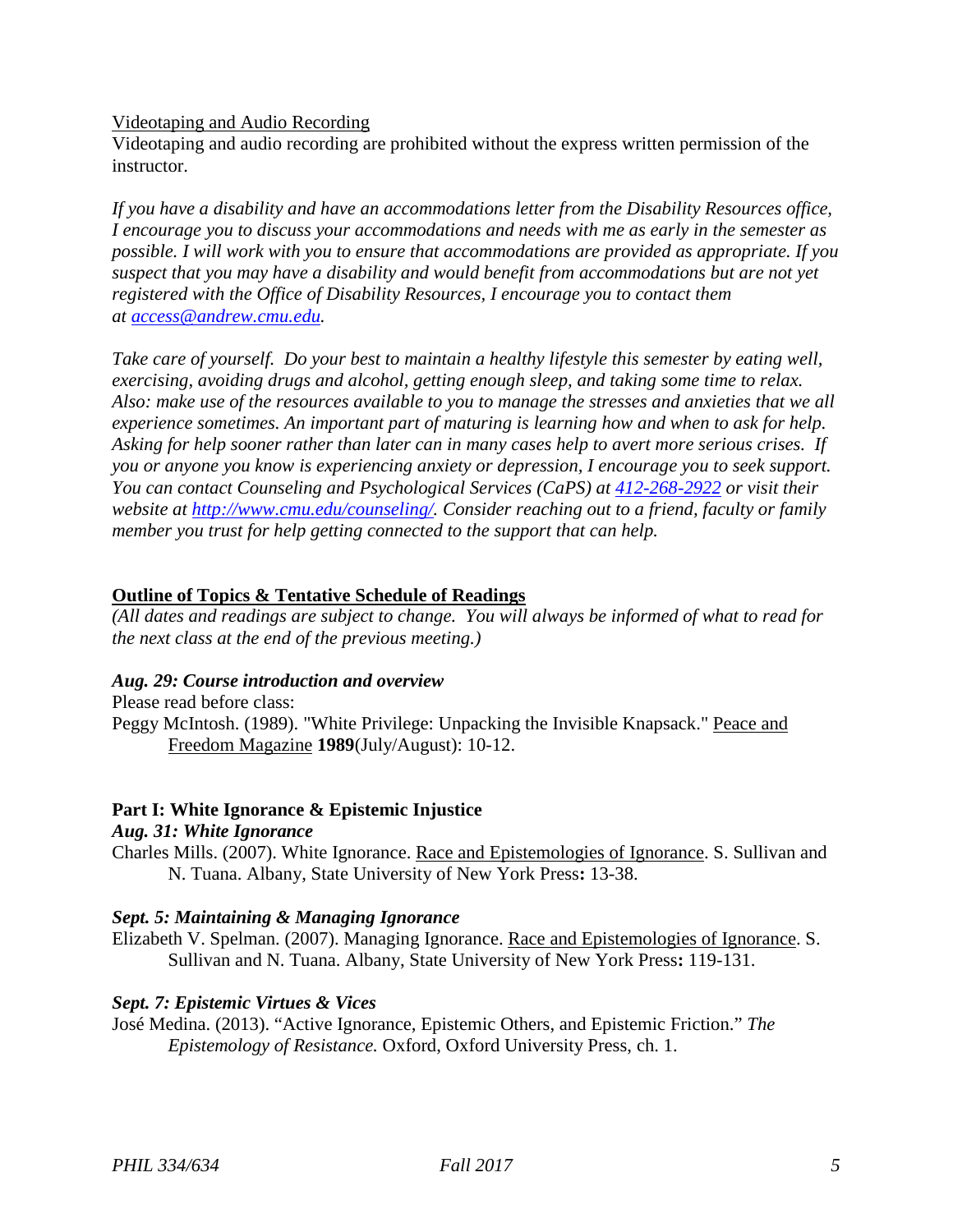# **Part II: What is (In)Justice?**

## *Sept. 12: Racial Inequality in the US: History and Statistics*

- Selections from Elizabeth Anderson. (2010)*.* "Racial Segregation and Material Inequality in the United States." *The Imperative of Integration*. Princeton, Princeton University Press, ch. 2. (read pp. 23 – bottom of 29)
- Ta-Nehisi Coates. (2014). "The Case for Reparations." The Atlantic. June, 2014. Available at: <https://www.theatlantic.com/magazine/archive/2014/06/the-case-for-reparations/361631/>

#### *Sept. 14: Entitlement Theory*

Robert Nozick. (1974). "Distributive Justice." *Anarchy, State, and Utopia.* New York, Basic Books, ch. 7 section 1.

## *Sept. 19: Self-Ownership*

G.A. Cohen. (1995). "Self-Ownership, World Ownership, and Equality." *Self-Ownership, Freedom, and Equality*. Cambridge, Cambridge University Press, ch. 3.

#### *Sept. 21: Two Principles of Justice*

John Rawls. (1972). *A Theory of Justice*. Cambridge, Harvard University Press, ch. 1, §§1-4; ch. 2, §§11-13, 17; ch. 3, §§24-26.

#### *Sept. 26: Two Principles of Justice, cont'd.*

Rawls, cont'd.

#### *Sept. 28: Luck Egalitarianism*

Elizabeth Anderson. (1999). "What is the Point of Equality?" *Ethics* 109(2): 287-337. *Read pp. 287-307.* 

#### *Oct. 3: Democratic Equality*

Elizabeth Anderson. (1999). "What is the Point of Equality?" *Ethics* 109(2): 287-337. *Read pp. 308-337.* 

#### *Oct. 5: Oppression*

Iris Marion Young. (1990). "Five Faces of Oppression." *Justice and the Politics of Difference.* Princeton, Princeton University Press, ch. 2.

# *Oct. 10: Racial Inequality*

Christopher Lebron. (2014). "Equality from a Human Point of View." *Critical Philosophy of Race* 2(2): 125-159.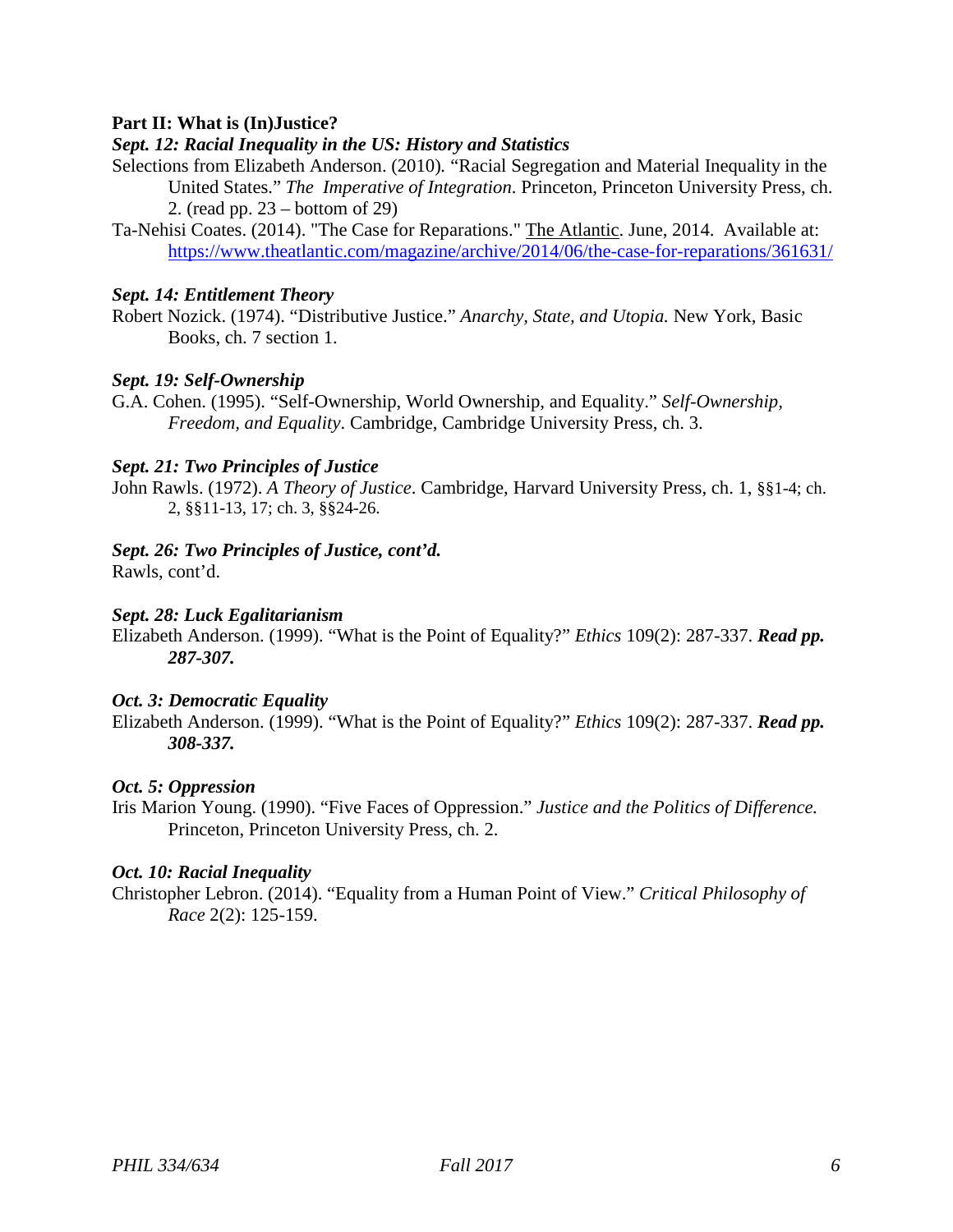# **Part III: Responsibility & Structural Injustice**

*Oct. 12: The Basic Structure as Subject*

- John Rawls. (1993). *Political Liberalism.* New York, Columbia University Press, Lecture VII §§1-5
- John Rawls (2001). *Justice as Fairness: A Restatement*. Cambridge, Harvard University Press, §§15-16.

# *Oct. 17: The Basic Structure & Personal Responsibility*

G.A. Cohen (1997). "Where the Action is: On the Site of Distributive Justice." *Philosophy & Public Affairs* **26**(1): 3-30.

## *Oct. 19: Personal vs. Social Responsibility*

Iris Marion Young. (2011). "From Personal to Political Responsibility." *Responsibility for Justice.* Oxford, Oxford University Press, ch. 1.

# **OCT. 24: DISCUSSION OF TERM PAPER ASSIGNMENT; NO READING. ATTENDANCE MANDATORY.**

## *Oct. 26: The Basic Structure & Structural Inequality*

Iris Marion Young. (2011). "Structure as the Subject of Justice." *Responsibility for Justice.* Oxford, Oxford University Press, ch. 2.

## *Oct. 31: Personal Responsibility & Social Injustice*

Tommie Shelby. (2007). "Justice, Deviance, and the Dark Ghetto." *Philosophy & Public Affairs*  35(2): 126-160.

# **NOV. 2: WRITING WORKSHOP, NO READINGS. ATTENDANCE MANDATORY.**

# *Nov. 7: The Social Connection Model*

Iris Marion Young. (2011). "A Social Connection Model." *Responsibility for Justice.* Oxford, Oxford University Press, ch. 4.

# **NOV. 9: WRITING WORKSHOP, NO READINGS. ATTENDANCE MANDATORY.**

# **Part IV: Freedom & Domination**

*Nov. 14: Negative Liberty* Selections from John Stuart Mill. (1859). *On Liberty.*

## *Nov. 16: Positive Liberty*

Selections from Isaiah Berlin. (1969). "Two Concepts of Liberty." From *Four Essays on Liberty*. Oxford, Oxford University Press.

## *Nov. 21: Freedom To Do vs. Freedom To Be*

Jeremy Waldron. (1991-92). "Homelessness and the Issue of Freedom." *UCLA Law Review* 39: 295-324.